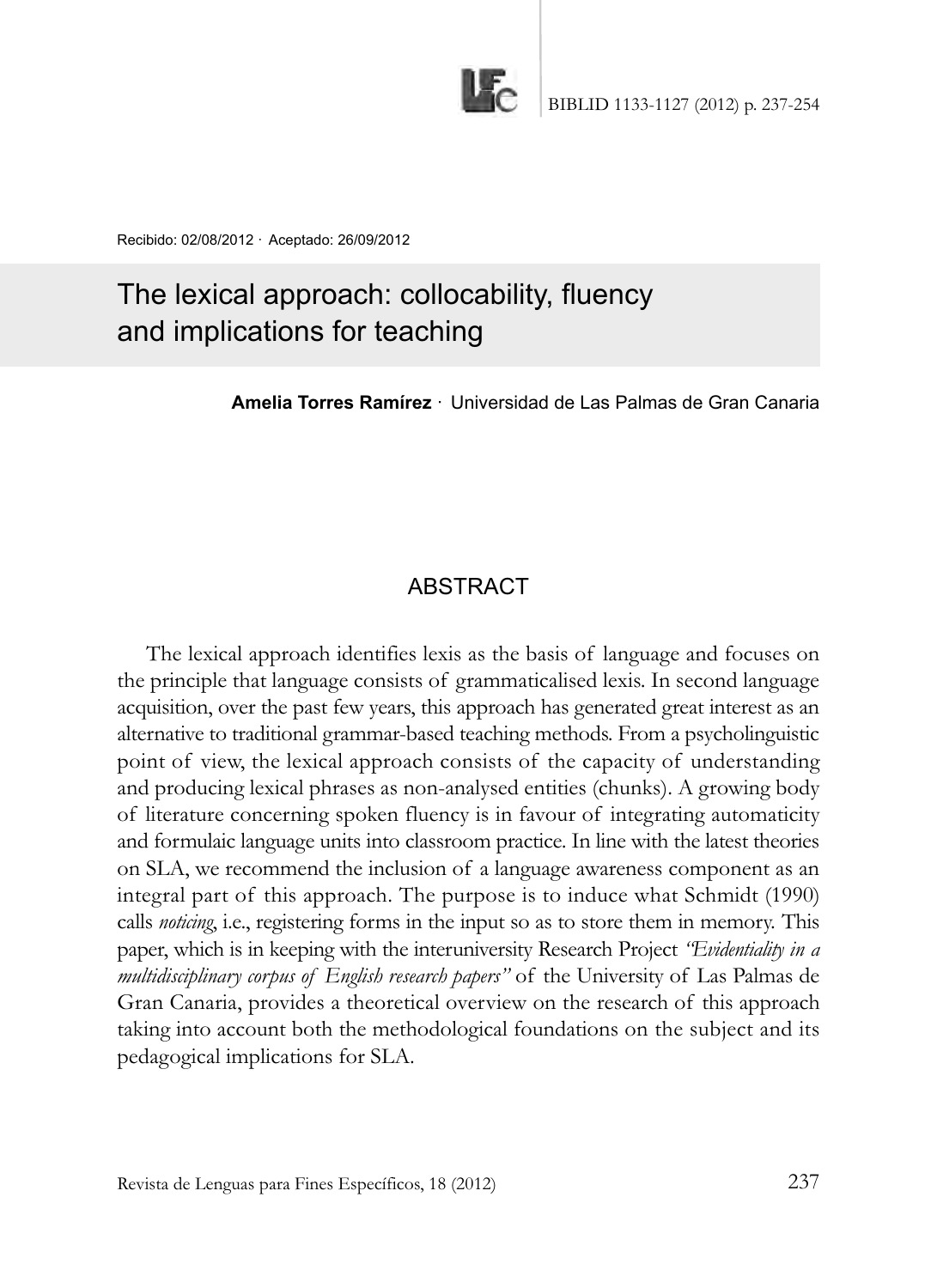*Key words: lexical approach, collocations, formulaic language, noticing, fluency.*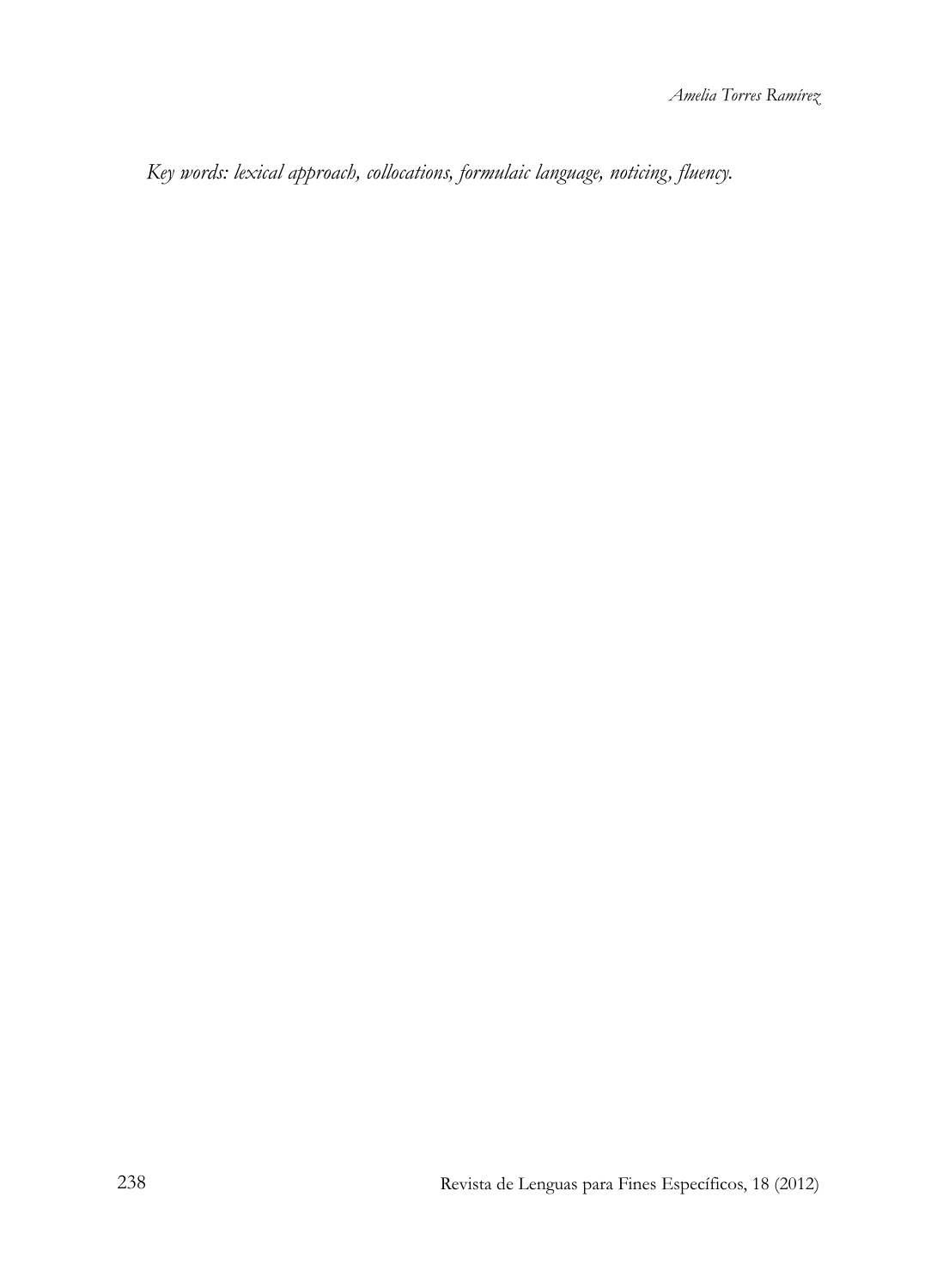#### **1. Introduction**

To date, lexis acquisition has been largely dependent upon the practice of other language skills. However, this has been shown to be insufficient in achieving an appropriate vocabulary expansion. The principles of the lexical approach have received interest since the publication of *The Lexical Syllabus* (David Willis, 1990) and *The Lexical Approach* (Michal lewis, 1993). Since then, research on this matter has posted vocabulary at the centre of language teaching, because 'language consists of grammaticalised lexis, not lexicalised grammar'. The lexical approach is considered an alternative to grammar-based-approaches and has been defended by many authors who see lexis as a fulcrum of the communicative competence in the command of oral and written skills. One of the criticisms of the lexical Approach is that it does not contain a detailed learning theory, although according to lewis (1993) this does not mean a break with the *Communicative Approach*, but a development of it. He makes a practical summary of the findings from first language acquisition research that, he thinks, are relevant to second language learning:

- The acquisition of grammar is a process of observation, hypothesis and experiment.
- language is not acquired by learning individual linguistic forms and then combining them, but by an increasing ability to break down wholes into parts.
- Whole phrases can be used without understanding their constituent parts.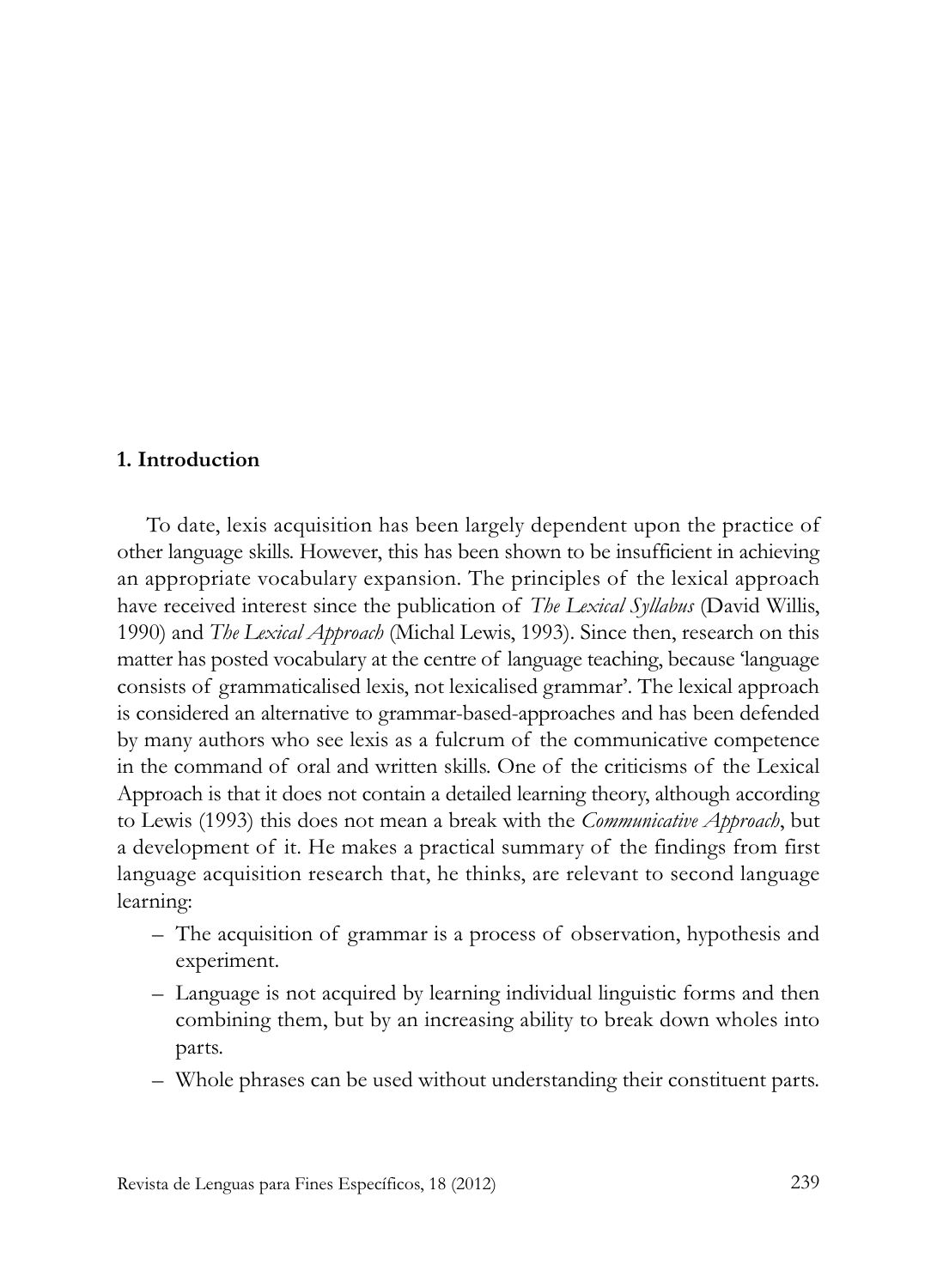lewis' lexical approach concentrates students' improvement on lexis and word combinations. It focuses on the basis that language learning is directly associated with the capacity for comprehending and producing lexical phrases as unanalysed entities, or chunks, and that "these chunks become the raw data by which learners perceive patterns of language traditionally thought of as grammar" (lewis, 1993, p. 95).

Willis (1990, p. 72), in rationalizing an argument for a lexical syllabus, notes that "learners do accumulate language forms, often phrases". He suggests that a lexical syllabus should be matched with an instructional methodology focused on language use. According to Moudraia (2001) Sinclair's (1987) and Willis's (1990) lexical syllabi are word based, but lewis's lexical syllabus is specifically not word based, because:

[...] it explicitly recognises word patterns for (relatively) de-lexical words, collocational power for (relatively) semantically powerful words, and longer multi-word items, particularly institutionalised sentences, as requiring different, and parallel pedagogical treatment (lewis, 1993:195 cited in Moudraia, 2001, p. 1).

Schmitt (2000) makes a valuable contribution to a learning theory for the lexical Approach by affirming that the mind stores and processes these collocations or lexical chunks as individual wholes. Our mind can store large amounts of information in long-term memory, but it is much more limited in short term memory, for example when language is produced in speech. This means that it is much more efficient for the brain to recall a chunk of language as if it were one piece of information. "*Database management systems"* is, therefore, recalled as one piece of information rather than three (or four) separate words.

Moudraia (2001) also makes a distinction between vocabulary understood as individual words with fixed meanings and lexis that also includes the word combinations stored in our mental lexicons. language in the lexical approach focuses on meaningful chunks that, when combined, generate coherent output, and only a minority of spoken language is freshly created.

In the same line of thought Moon (1997, p. 40) states that "words are again and again shown not to operate as independent and interchangeable parts of the lexicon, but as parts of a lexical system". Research has demonstrated that if learners understood how memory works, they might feel encouraged to acquire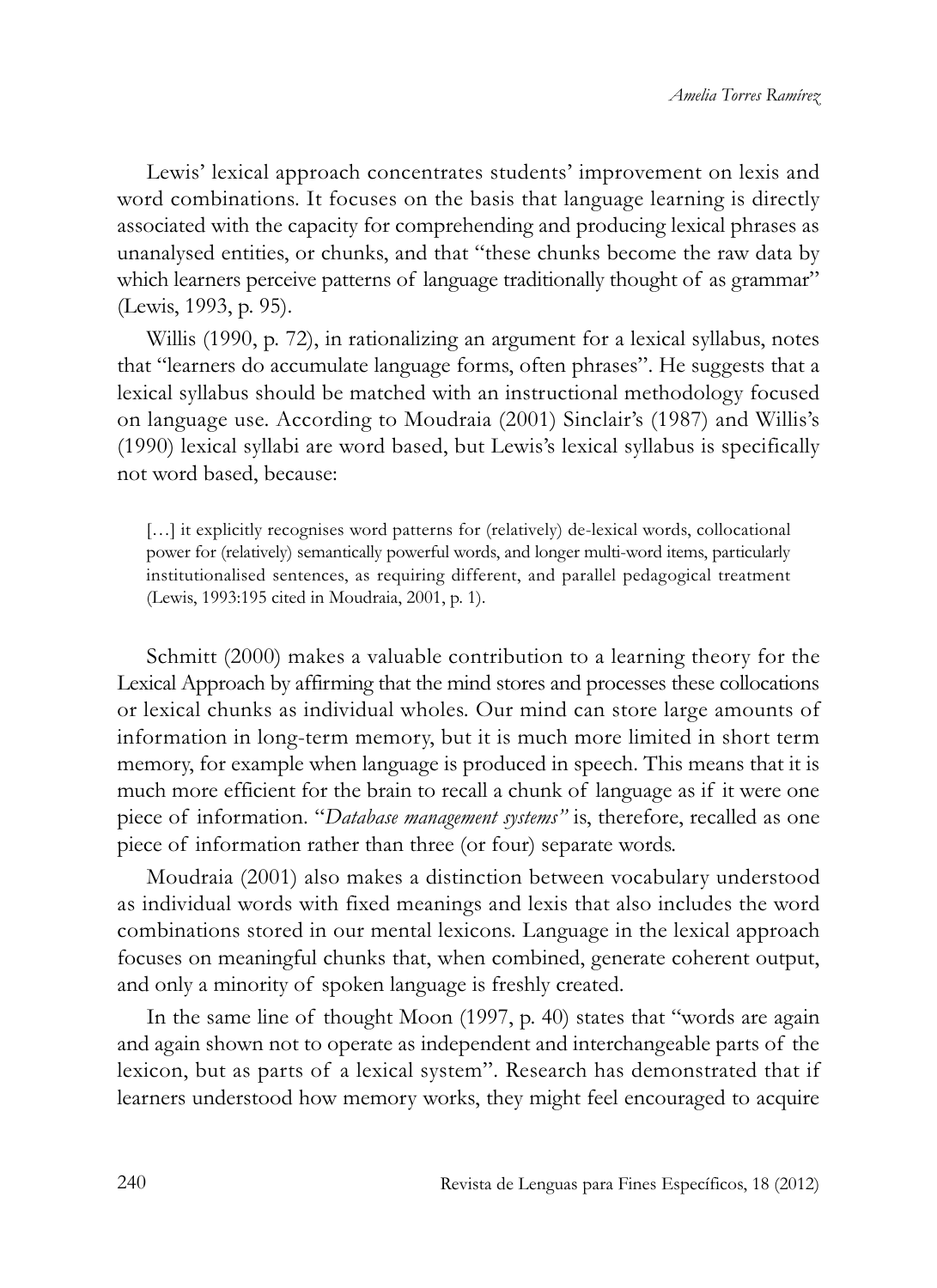vocabulary more effectively. On the one hand and in compliance with Wood (2001), we favour pedagogy of oral fluency, which integrates elements of automatisation with collocation competence. On the other hand, as recent studies have proposed, the incorporation of some "attention" ("noticing") to form can lead to improved performance in processing input and increased accuracy in production. We suggest instructional procedures that help learners turn "input" into "intake".

Schmidt (1990, p. 149) introduces the concept of *intake* as a fundamental key in language acquisition:

*Intake* is what learners consciously notice. This requirement of noticing is meant to apply equally to all aspects of language (lexicon, phonology, grammatical form, pragmatics) and can be incorporated into many different theories of second language learning. Theories of parameter setting in L2, for example, can easily incorporate the suggestion that whenever *triggers* are required to set parameters, these must be consciously noticed.

#### **2. Collocations and fluency**

The organization of the L1 mental lexicon and the way words are stored and retrieved for processing and output have received considerable research. Our mental lexicon is efficient and highly organised where semantic related items are stored together. The most remarkable experiment done in this field has been word-association, in which a spontaneously generated word response to a prompt may be closely associated with that prompt word in the mental lexicon (Deignan et al., 1998). likewise, "an analysis of these responses [to a prompt word/s] may give useful information about how words might be linked together in a person's mind" (Aichison, 1996, p. 24). Wright (2001) quotes a word association experiment which found that nouns elicit nouns around 80 per cent of the time, whereas verbs and adjectives do so... just over 50 per cent of the time. This process can explain, for example, the extraordinary recurrence of noun strings, commonly known as "noun compounds" in scientific and technical discourse.

However, most studies in this psycholinguistic field have been carried out in first language acquisition. Firth (1951), who was thought to be the father of collocation, believed in the separation of lexis and Semantics because he thought collocation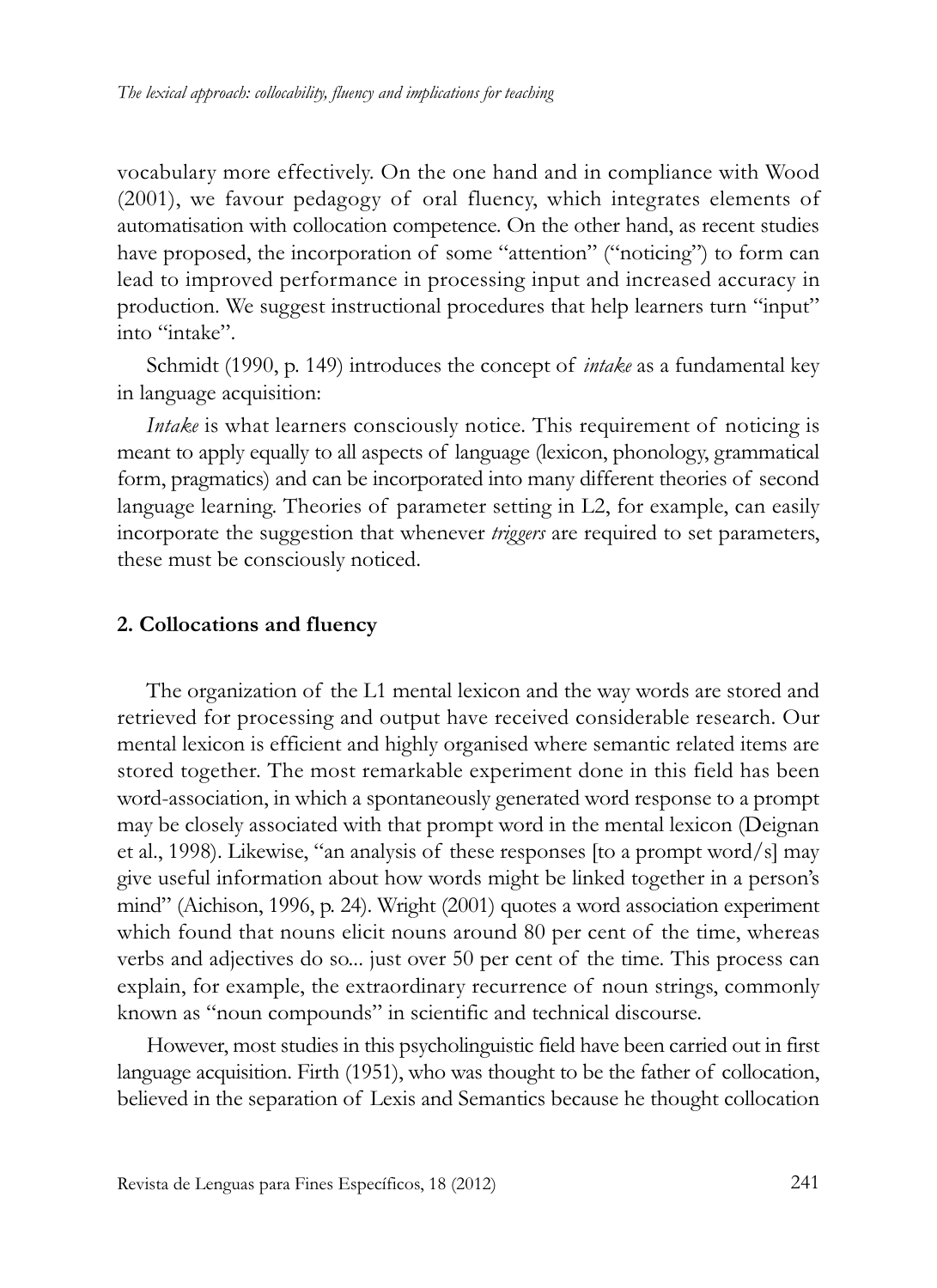was the central part of a word's meaning. Collocation is the way in which words associate with one another and can be defined as word clusters, which are regularly used in spoken and written English. For Nattinger and DeCarrico (1992, p. 1), they are "multi-word phenomena that exist somewhere between the traditional poles of lexicon and syntax, conventionalized form/ function composites". We agree with Wright (2001) on the fact that word association is not a simple matter of observable behaviour, but a complex process of what usually occurs in our minds from the very first moment we hear a word and produce another. This process involves intricate relationships of understanding, storage, retrieval and output.

Collocations or formulaic language units are also powerful and long lasting connections. Sinclair (1991) finds the connection between lexis and meaning according to syntagmatic (*chain*) as well as paradigmatic (*choice*) relations. He illustrates the idiom principle: "language is organised according to semi-preconstructed phrases that constitute single choices, that is, words do not occur at random in a text, even though they might appear to be analysable into segments" (1991, p. 110), e.g. the meaning of the phrasal verb *log out*, is not found by dividing and analysing its respective parts *log* and *out*, but rather in its full meaning as a phrase or chunk. Willis (1997) coined the groups of this kind as *lexical phrases*. The production of language, especially in real time, carries the stringing together of pre-packaged units or phrases. It seems that meaning and word class are also very closely connected, and as Aichison (1996, p. 109) claims "can be regarded as integrated into a single whole, the lemma". This means that words of one part of speech may be tightly grouped together.

A growing body of literature on l2 acquisition, on the other hand, has shown that fluency is an observable aspect of speech that can be linked with cognitive processing and is frequently used to describe language performance. Fluency is featured by a great number of patterned or ritualised sequences. in fact, one of the most outstanding achievements in *Discourse Analysis* in the past few years has been the revelation that it is not the spontaneous activity that many authors had defended, but is governed by specific rules and principles that have been empirically demonstrated by *Corpus Linguistics* (cf. Nattinger and De Carrico, 1992, *inter alia*). Spoken fluency and lexical competence are united by a very powerful link which has made some researchers favour a pedagogy of second language fluency which integrates notions of automaticity and formulaic language units into classroom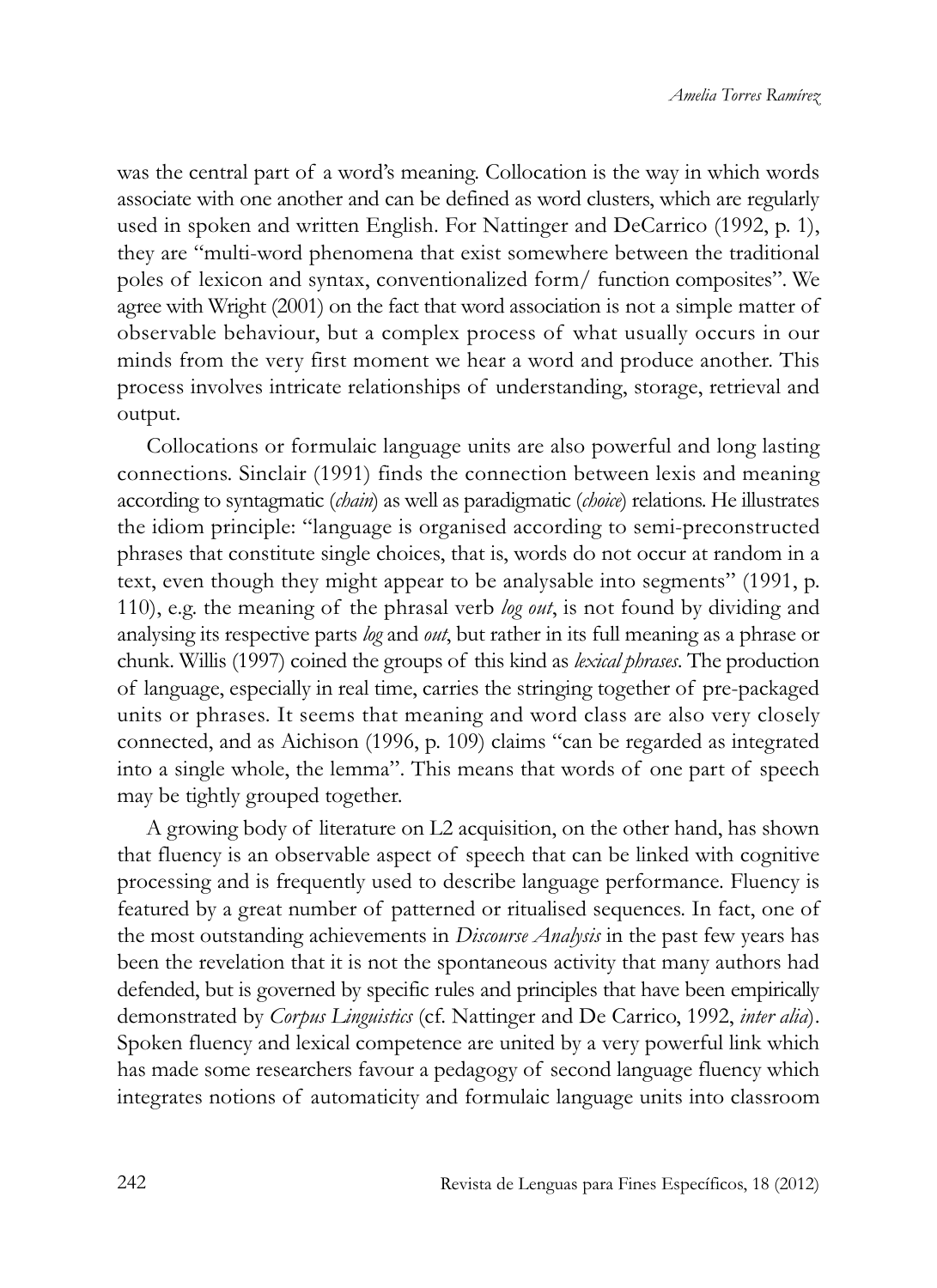practice. Such units are fundamental in understanding how oral fluency occurs in real-life discourse through interpersonal communication.

Bearing the above in mind, it is clear that spontaneous spoken language includes phrases that have been stored as entities. Miller and Weinert (1998, p. 394) affirm that they are not saying that "the entire set of spontaneous spoken utterances consists of prefabricated chunks... only that they contain a proportion of prefabricated chunks that ease the encoding and decoding load". Fluency may be based on the combination of both prefabricated chunks and newly constructed stretches of language. These units help in both sentence construction and speed of speech. On this matter, Chambers (1998, p. 542) postulates:

These phrases... focus the attention of the listener while allowing the speaker time to formulate the utterance further. What appears to enable learners to produce longer speech units is the increasing use of automatised chunks or clusters of words combined with newly assembled strings of words. These productive lexical and syntactic phrases are of particular value to foreign language learners and can enhance their fluency by providing a frame to build a sentence as well as approaching the characteristics of native-like speech. Automatised repertoires of such chunks and clusters seem to be central to fluent speech. This knowledge can take us far in the direction of teaching fluency. (Cited in Wood, 2001, p. 578).

In consequence, it seems increasingly evident that the control of large numbers of formulaic language units and sentence stems improves fluency. Wood (2001) holds that a string or frame is needed which links to the concept or part of the concept to be expressed. These prefabricated pieces must be strung together according to the communicative situation. A great amount of speech can be expressed formulaically and, if they are automatised and pulled readily from memory, fluency is undoubtedly improved, because "it gives the speaker time to pay attention to the multitude of other tasks necessary while speaking, such as generating specific lexical items, planning the next unit of discourse, processing novel pieces syntactically, and so on" (Wood, 2001, p. 580).

In summary, collocability acquisition and spoken fluency have a high dependence on each other. Under our teaching experience, we coincide with Cortina (2009) in that collocations are both stored and retrieved in memory mechanically, possess a pragmatic function and are established by the context. These formulaic units become prefabricated chunks, which facilitate spoken fluency.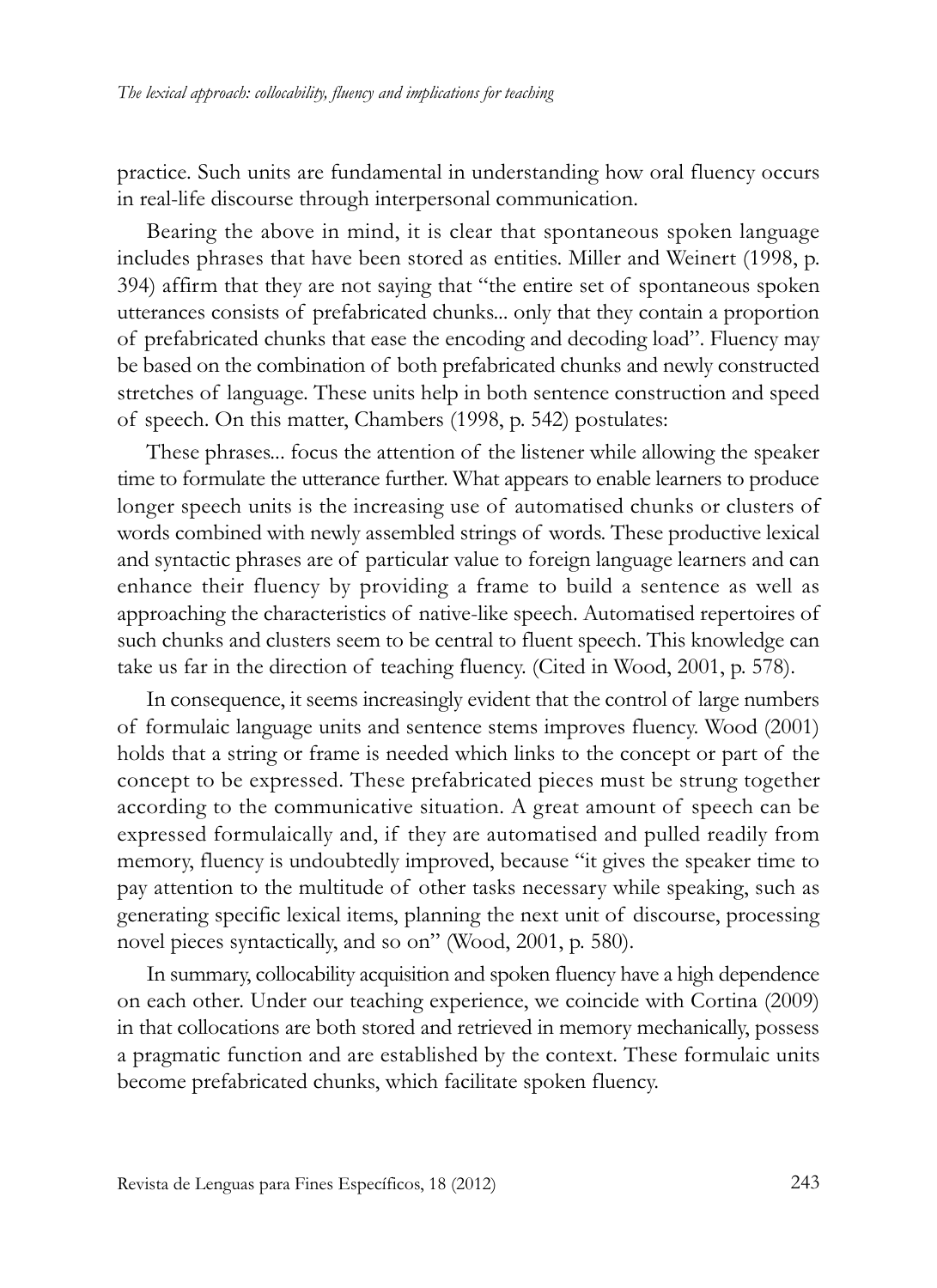A variation of collocations also occurs in English for Science and Technology discourse, which causes difficulties in understanding and production for our university students. We are referring to the so-called *noun compounds* or *noun strings* which are composed of two or more nouns and, more seldom, adjectives that together form a single concept or idea.

At first sight, they do not involve problems of understanding, especially those composed of two or three elements, but long compounds can become obscure. Most of them are generally formed from prepositional phrases, relative clauses, or the combination of both, but others do not respond to any logical formation.

Newmark (1988) makes a classification of text typologies according to the functions of language of Jakobson (1959), and remarks that, within the informative function proper of the scientific and technical discourse, one of the main linguistic features at the expert level is the recurrence of *"multinoun compounds".* 

However, it should be noted that those who use these kinds of nominalisations are scientists, not linguists, so there must be a reason for using this lexical characteristic so frequently. From the terminological perspective, a possible explanation is the proper characteristic of the scientific and technical discourse of condensing information, which means that the density of the use of noun compounds could establish the text classification according to the specialisation levels. Cartagena (1998) y Cabré (1993) agree on the relationship between their extension, syntactic stability and degree of specialisation.

Many of these collocations are used in an abbreviated form in the discourse and become very common in use: central processing unit, data processing department organisation, exception principle system, senior system analyst, data manipulation language, control transfer instruction…

Within teaching practice, the degree of difficulty in the interpretative process of these noun strings mostly depends on their length. After practising the composition of the short groups, we recommend the extension of the pedagogical practice and the introduction of more complex groups within a communicative approach. As an illustration, there is a classification of noun compounds according to their length and complexity to follow: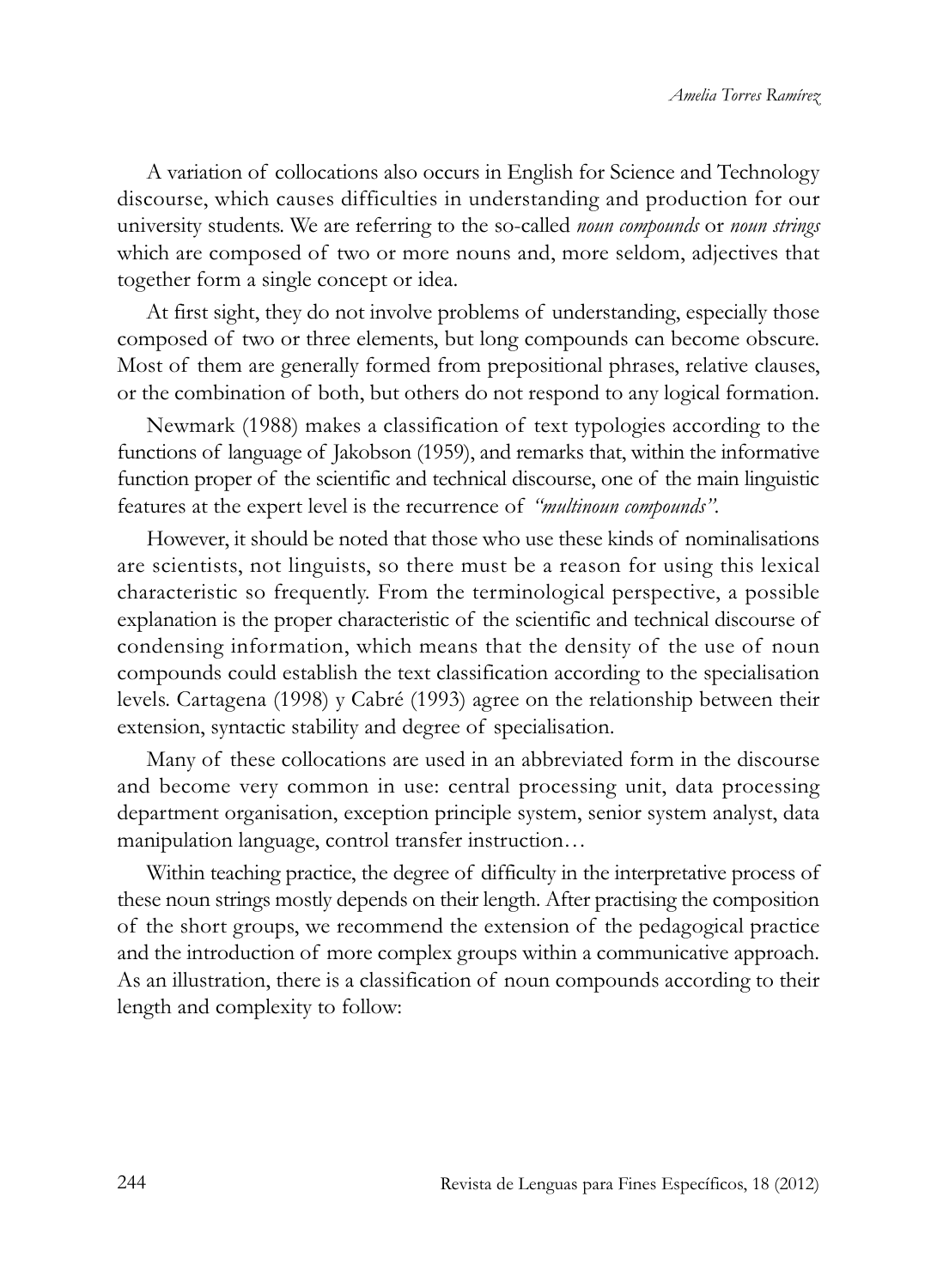#### *Simple:*

Graphics tablet= a tablet which is used for drawing graphics.

Drum plotter= a plotter which has a drum.

*Semicomplex:* 

Routine maintenance time= computer time assigned for performing routine maintenance work.

Memory buffer register= a special register through which all data entering or leaving memory must pass.

Tape bootstrap routine= a bootstrap routine present in the first block of a program tape.

Optical bar-code reader= a device which reads by optical means information which has been coded by making marks on documents.

*Complex:* 

Return-to-reference recording= a system for recording information in magnetic cells, in which each cell can be magnetised to represent the binary digit 1 by applying energy to alter the condition of the cell with respect to some predetermined reference condition

Sequential-stacked job control= a control system which ensures that jobs are performed in the sequence in which they are presented to the system.

Film optical sensing device: a device which converts data recorded on film into a for acceptable to a computer by optical scanning of the film.

Cathode ray tube visual display unit= a visual display unit in which a cathode ray tube is used as a medium for the output of data for visual inspection.

#### *Very complex:*

Distributed data base management computer system= a computer system managing databases which are distributed.

Las Palmas university staff performance management policy document= the document which explains the policy for managing the performance of staff in the University of Las Palmas.

Split damper inertially coupled passive gravity gradient satellite attitude control system= a system for controlling the attitude of a satellite, this system operating with the following characteristics: it has a split damper and is coupled (joined) by inertia and has its gradient determined by allowing gravity to take control (with no effort to overcome gravity) (from Trimble, 1985, p. 133).

The last example is composed of eleven elements and we suggest that this is the longest of which we are aware. Therefore, we totally agree with Trimble (1985,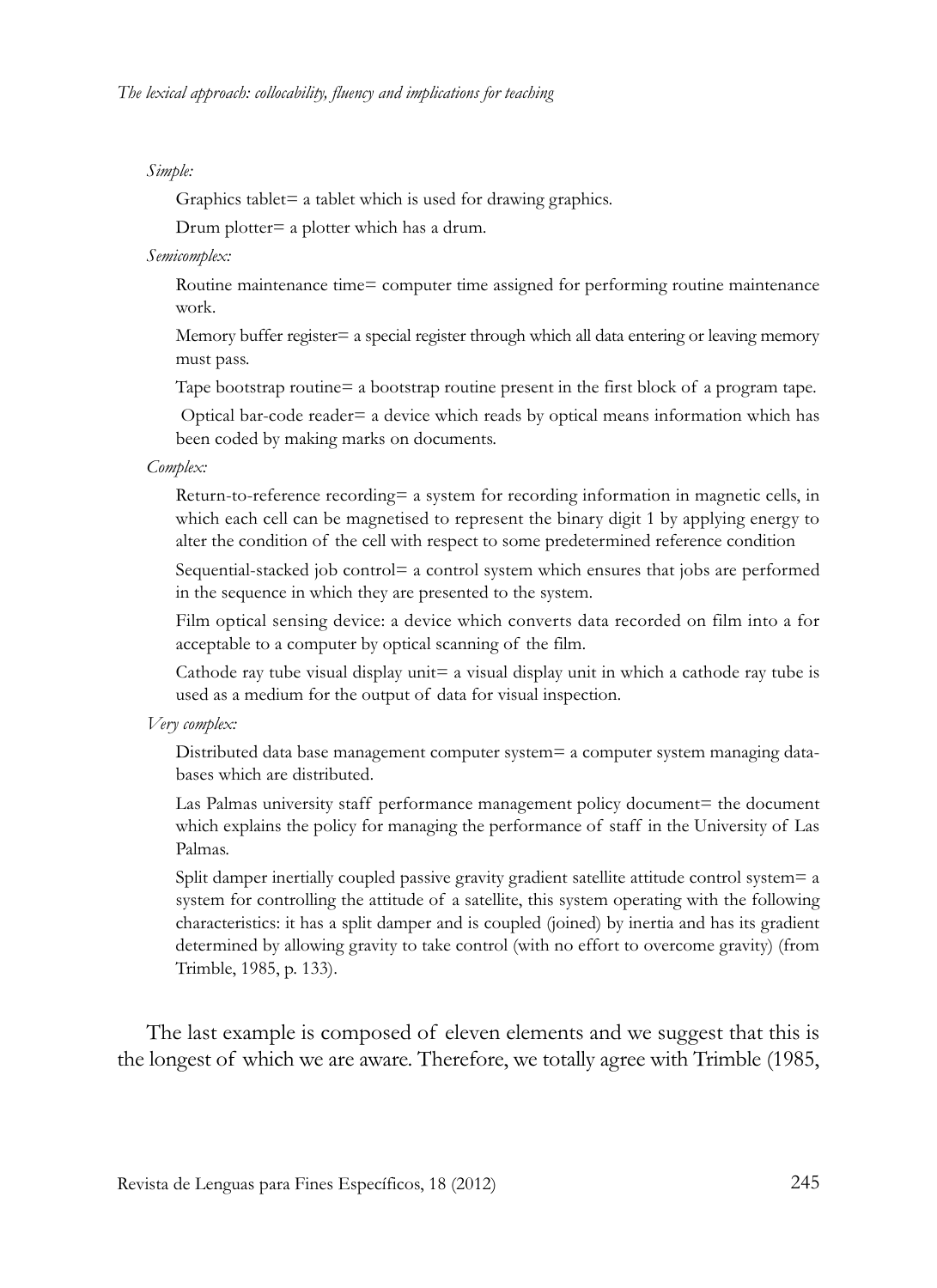p. 135) who affirms, *"these are the type of compounds that technical writers should be discouraged to write, whatever the provocation".* 

Despite the difficulties of these very complex noun groups, which cause serious problems even for native users specialised in the subject, in the day to day classroom practice the simple and semi-complex noun strings do not pose problems for the students. But, it should be taken into account that when decomposing or translating them those that are very complex do not permit a lineal translation, that is, in the same order as they appear in English. This, naturally gives rise to problems in understanding, which shows that the students/users should have both a good command of noun compound formation and specialised subject knowledge.

#### **3. Teaching implications**

In line with the previous section, students must be aware that words "hunt in packs" (Thornbury, 1988, p. 8). To put it differently, all words have their own collocational field. The most common types are:

| $verb+$ | $adjective +$ | $verb+$     | $adverb+$ | $adverb+$ | $adverb+$     | $adective +$ | $noun +$ |
|---------|---------------|-------------|-----------|-----------|---------------|--------------|----------|
| noun    | noun          | adjective + | verb      | adiective | $adjective +$ | preposition  | noun     |
|         |               | noun        |           |           | noun          |              |          |

Mcintosh (1961) also referred to these lexical patterns collocations as *ranges*. He proved that words only had compatibility to a certain tolerance. But for L2 learners this can be quite complex. An example might be in classifying a term such as *applications software* into an extension of the range *computer hardware*.

Collocations must be acquired both through direct study and large amounts of quality input. Students usually have difficulties with lexical and grammatical relationships and, undoubtedly, the most common problems they face when trying to study collocations are in the areas of recognition, understanding and production, particularly in the cases of those complex and very complex units. However, classroom practice has shown that once grasped, the lexical approach can motivate learners' interest and enthusiasm in the language.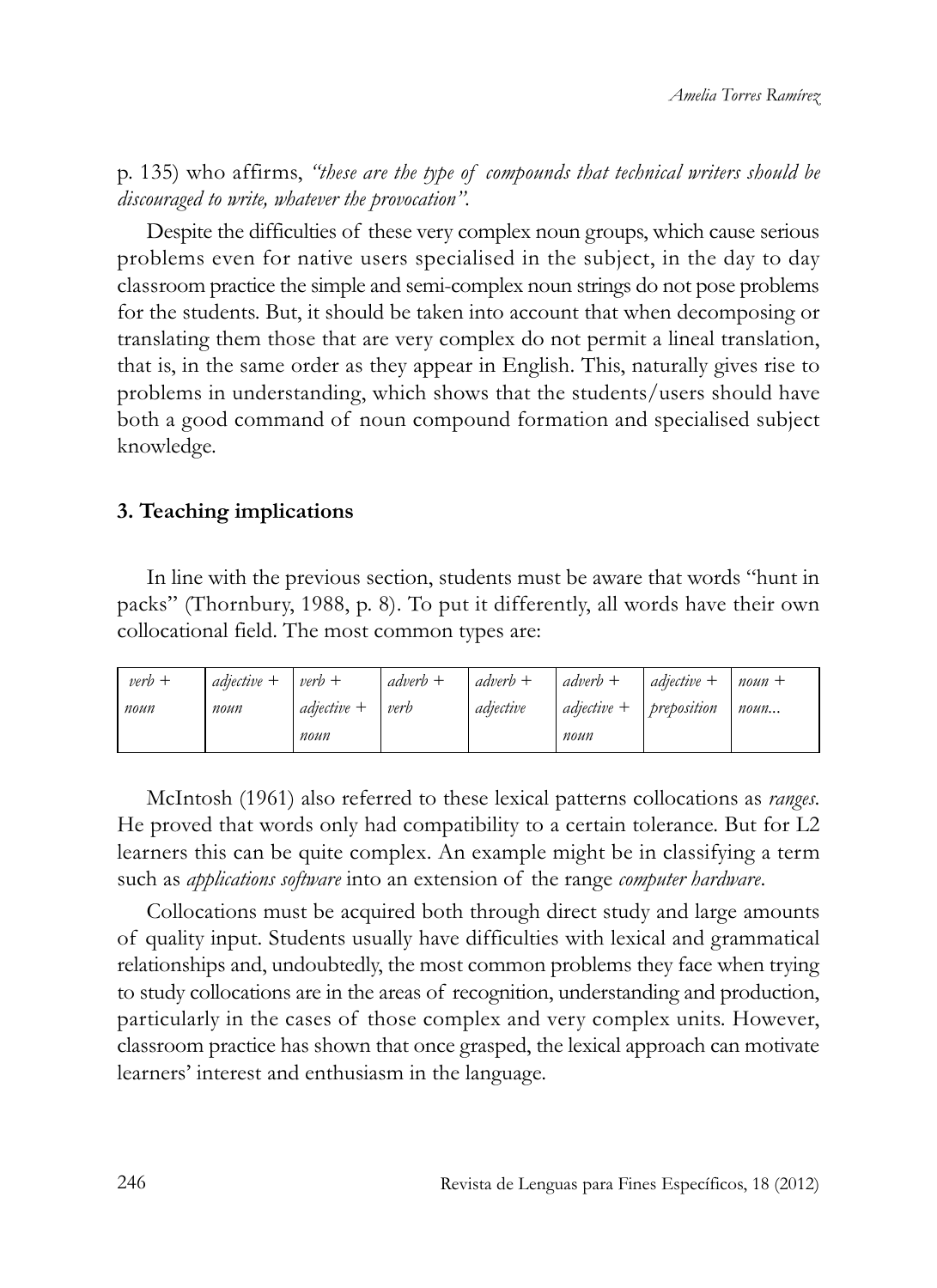Bearing in mind the latest second language learning theories, we suggest that for the *Lexical Approach* to be fully successful it must be combined with a *Language Awareness Approach*, which is the way learning materials and teachers can best help students achieve noticing of collocations. In this regard, Tomlinson (2003) points out that in a language awareness approach the principal objective is to help learners notice for themselves how language is typically used so that they will note the gaps and achieve learning readiness. Conscious processing is vital in the language learning process. Noticing can enhance a feature, so that it becomes more noticeable in future input contributing to the students' psychological readiness for the acquisition of that feature. Thus, noticing is a necessary condition for storage and as Schmidt (1990, p. 129) propounds "subliminal language learning is impossible, and *noticing* is the necessary and sufficient condition for converting input to intake".

For lewis (2000), noticing collocations is a necessary but not sufficient condition for input to become intake. if students are not motivated to notice language in a text they may not succeed in achieving intake. This is also reaffirmed by Thornbury (1998) when adds that there is no acquisition without *noticing*.

In compliance with Ellis (1997), we propose that acquisition is enhanced through *conscioussness raising*. The most useful role of the teacher in consciousness raising is to encourage noticing by providing students with strategies to use outside the classroom and familiarity with as much appropriate, quality language as possible. It is well known that students who have been taught the common collocates of words, since the first stages, use them far more naturally and have a better command of ready-made language, which contributes to fluency improvement.

In the context of our university level, both upper-intermediate and advanced learners should be encouraged to use activities highlighting collocations. Some advanced students often lack motivation due to the fact that they feel they know English grammar. They usually possess a good command of active vocabulary and do not see the necessity for acquiring more new items. Here the teacher's guidance is essential. if they only revise the same grammar points along with rarely-used lexis, it will probably result in a lack of interest. According to lewis (2000) most students will in fact remain stuck on the intermediate plateau and tend to continue producing both spoken and written language containing unnaturalsounding elements.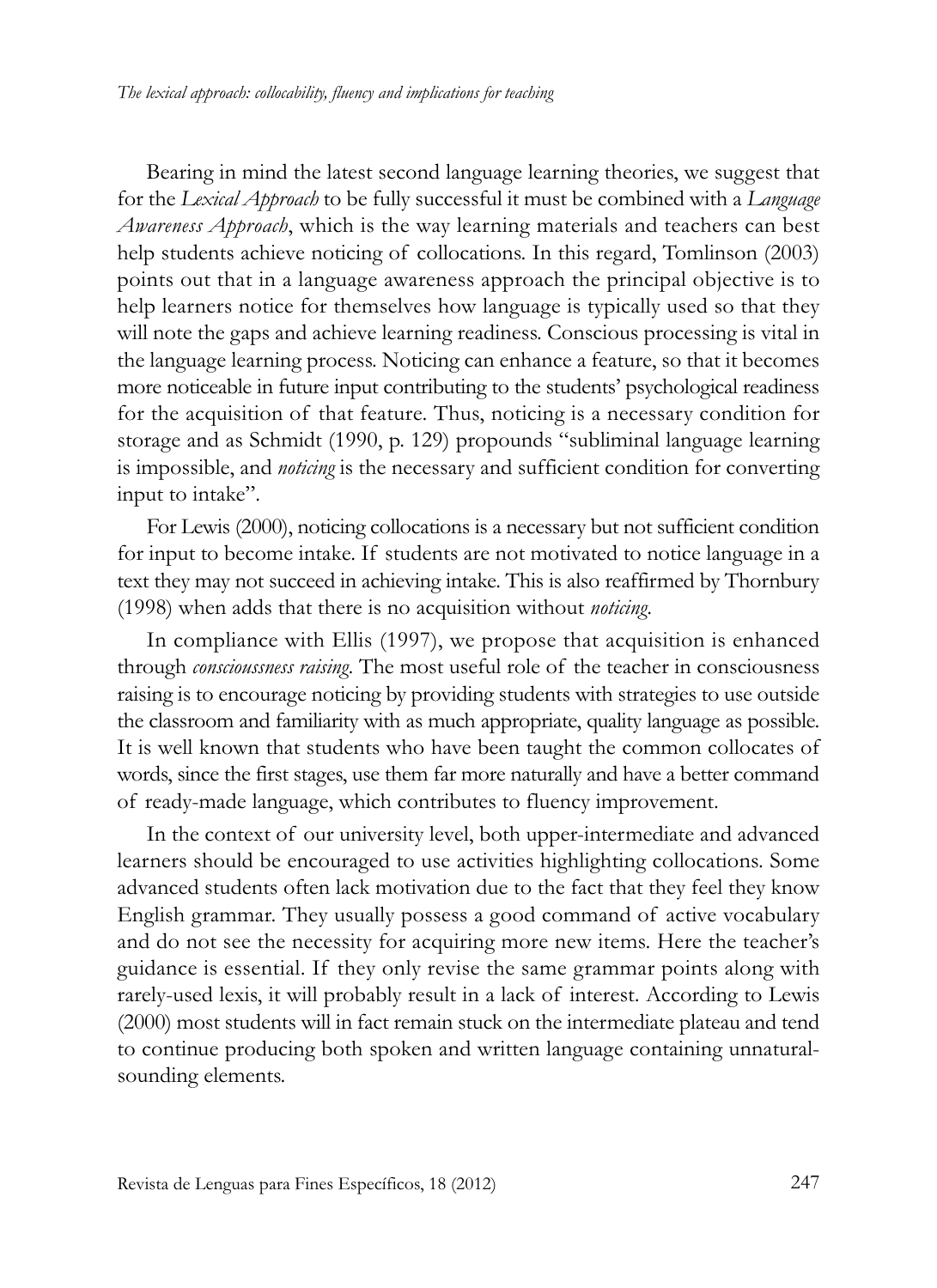learners should be encouraged to seek an increasingly large amount of exposure to both written and spoken language outside the classroom, and *noticing collocations* within that material. Following Willis's thesis (1997), learners should be made to analyse the components of the clause- the verb group and the noun group, particularly postmodification in the latter which, in spite of a degree of difficulty, also affords a great deal of information. In fact, "noticing" collocability has a number of advantages (a) reduces learners' stress as it minimises the amount of planning and processing required within clauses when producing spoken language (b) promotes social interaction as it motivates learning (c) can be easily memorised because of its contextualisation and (d) can become models for future analysis.

In the pedagogical practice, it should be noted that the way students learn and store vocabulary can also affect their success or failure in retrieving it when needed. As formulaic language units can themselves be stored as automatised units in memory, learning these new items involves storing them first in our short-term memory prior to transferring to long-term memory. Although this is not consciously controlled some important points must be taken into account. First, unlike long-term memory that can hold any amount of information, in short-term memory the retention process may not be effective if the number of constituents exceeds seven. In consequence, this suggests that teachers should avoid attempting more than this number in class. Another point that affects storage is word frequency as the easiest items to *notice* and retrieve are those more frequently used. This information facilitates the acquisition process by grouping items of vocabulary in semantic fields. Wray (2002) is in favour of the automatic repetition of these units for their acquisition and argues that the storage of these sequences is produced holistically, as if they were single units. This process facilitates acquisition because, as was detailed above, learners do not need to analyse morphologically or syntactically such units for comprehension.

We agree with Cortina (2009) on her recommendation of three graded steps in the process of acquiring formulaic sequences: automatisation, contextualisation and production. The first is related to guided activities, while the second and third are related to semi-guided and free production activities. This pedagogical approach allows learners to work independently during the first two steps, whilst the teacher can indulge the practice of oral skills.

learners can be motivated to use a variety of methods using topics and categories for organisation. Moras (2001), in her attempt to provide meaningful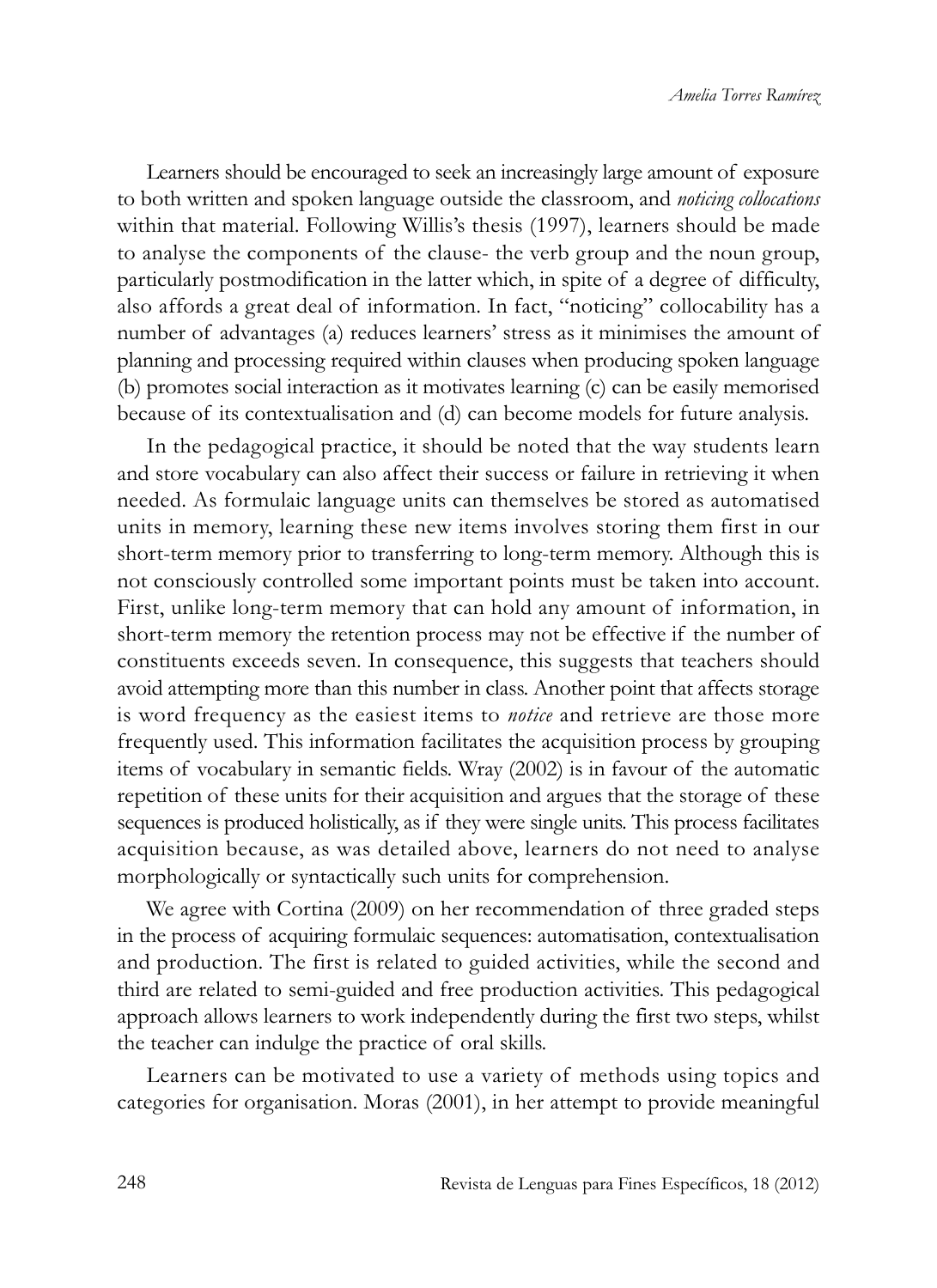tasks which promote noticing, proposes diagrams and word trees that can be used within topic/category organisations.

Among consciousness raising activities, meaningful tasks, such as dictogloss, seem to be the best option for lexis acquisition. We recommend dictogloss of texts containing collocations, as it is the bridge to afford automatisation. These tasks encourage students to analyse and process language more deeply, which facilitates both the learning and retention of information in long-term memory. The incorporation of the items learned in the students' active vocabulary seems to be the best answer for recycling too, here meaning should be stored using the second language as much as possible.

In the acquisition of lexical competence centred on fluency, automatisation and attention to formulaic language units are fundamental elements. Inferential skills are also very valuable in reading comprehension courses through encouraging students to deduce meaning of words or terms within a contextual approach. We suggest that there is also an inherent creative and motivational element involved.

The tasks should be selected to allow the input to become intake and thus, to produce automatic retrieval. Some recommendations to develop collocations in the classroom are given below:

| Handling with general and specific dictionaries and other reference tools.                            |
|-------------------------------------------------------------------------------------------------------|
| Making vocabulary learning enjoyable and stimulating.                                                 |
| Guessing the meaning of lexical items from context.                                                   |
| Using real situations in simulations.                                                                 |
| Working in groups: helps learning independence and exchange knowledge.                                |
| Practising rhetorical functions.                                                                      |
| Noticing collocations and language patterns.                                                          |
| Recycling and repetition of tasks.                                                                    |
| Intensive, extensive reading and listening.                                                           |
| Working with language corpuses.                                                                       |
| A variety of word association games and exercises using the diverse techniques of cloze<br>procedure. |
| Further hints through underlining.                                                                    |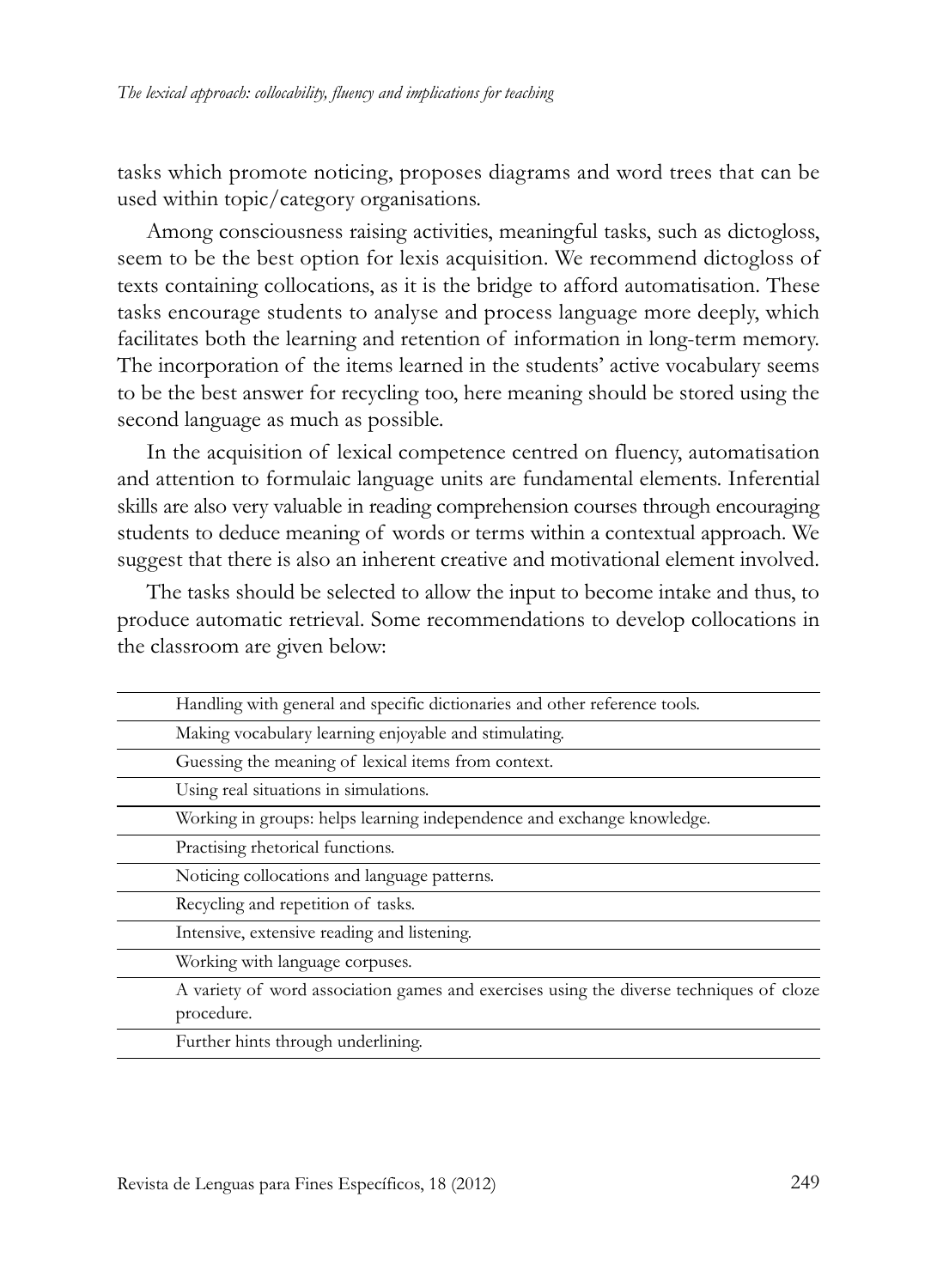Below, we also present a number of consciousness raising tasks centred on the pedagogical practice of noun compounds. We have found it appropriate to maintain their original headings:

## **Matching and definition**

**a. Define a number of noun compounds according to the examples provided:** 

#### **Study these examples:**

graphics tablet $=$  a tablet which is used for grawing graphics.

bar code= a code which is made up of printed bars.

drum plotter= a plotter which has a drum.

Now, try to define each of these terms in the same way:

storage device flatbed plotter laser printer

colour monitor impact printer daisywheel printer

disc drive line printer voice recognition device

# **b. Choose the correct definition for the multi-word noun compound:**

# **1. Optical character recognition input**

- a. the input of characters through optical recognition
- b. the recognition of characters through optical input

#### **2. Basic telecommunication access method**

a. basic method for telecommunication access

b. access method for basic telecommunications

# **3. Cathode ray tube display unit**

- a. a unit that displays a cathode ray tube
- b. a display unit which uses a cathode ray tube

# **c. Building compounds**

*Preparation*: the teacher must collect enough pieces of text (scientific papers, instruction manuals, specialised newspapers and magazines…) to be able to give at least half of one to each student. A page or two is not enough for this exercise.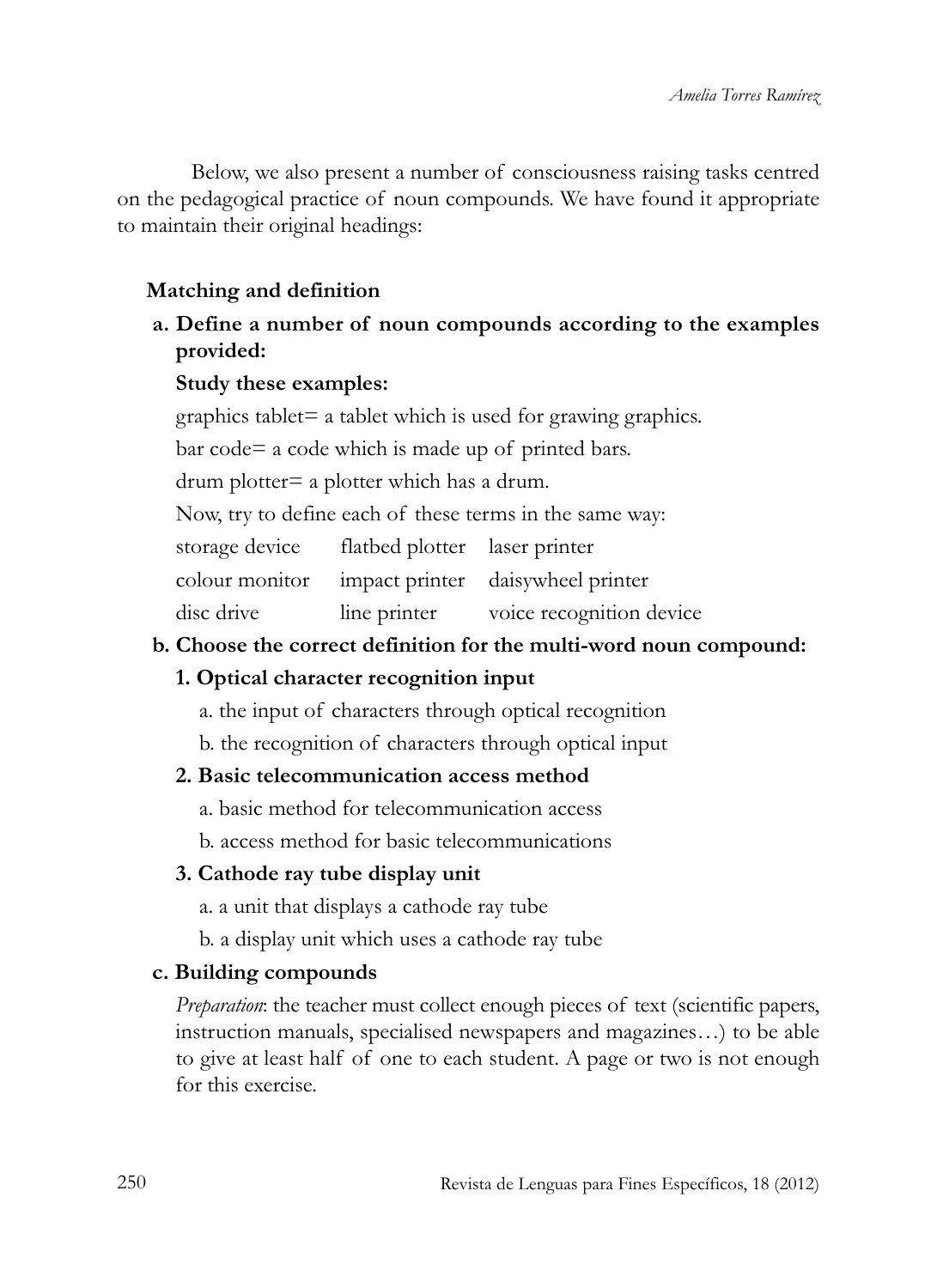*In class*: Pick out noun-noun combinations where at least one item is new to you, or else their juxtaposition is. Find six such combinations and be prepared to teach their meanings to the rest of the class. This may well mean bringing in the context in which you found them. Teach your collocations clearly and briefly.

*In the next class:* 

1. The board is divided into eight columns and a student is invited to put one of his/ her combinations in the first two columns and to teach it to the class. Then the group is asked to produce other nouns that combine well with the first noun. Suppose a student volunteers a combination such as "system chart". The result may be:

| Qualifying  Head |       | Head               | Head    | Head                   | Head              | Head              | Head                |
|------------------|-------|--------------------|---------|------------------------|-------------------|-------------------|---------------------|
| noun             | noun  | noun               | noun    | noun                   | noun              | noun              | noun                |
| <b>System</b>    | chart | communi-<br>cation | design  | analysis               | failure           | generation        | control<br>language |
| Address          | bus   | Format             | mapping | calculation<br>sorting | modifica-<br>tion | range<br>register | control<br>field    |

2. Different students are invited to volunteer to teach one of their six combinations until the board is full.

# **d. Decoding compounds: rewriting:**

The aim of this activity is to decompose noun compounds or to construct them from a decomposed text, understanding the relationships between their elements. The following are examples:

# TOWARDS A STANDARD INFORMATION RESOURCE diCTiONARY SYSTEM

Since 2007 an American National Standards institute Technical Committee has been developing a software package standard called an information resource dictionary system (IRDS). This committee, known as  $ANSI/X3H4$ , plans to produce a draft proposed American national standards (DPANS) for the IRDS software specifications. The IRDS can be viewed as a specialised database management system which has the capabilities to document an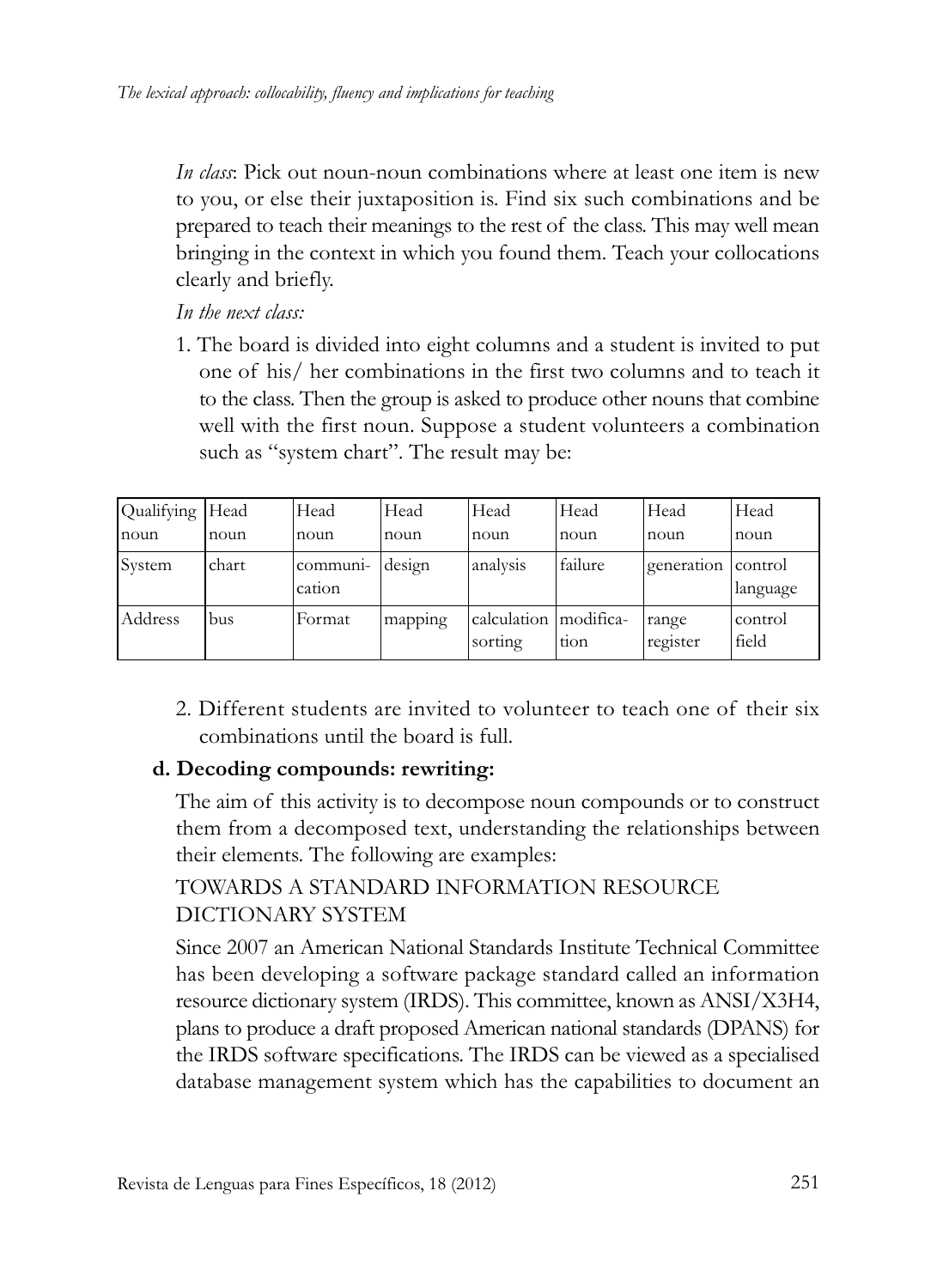enterprise's information environment to maintain an inventory of all information entities.

TOWARdS A STANdARd SYSTEM BASEd ON A diCTiONARY CONTAiNiNG A RESOURCE OF iNFORMATiON (iNFORMATiON AS A RESOURCE)

Since 2007 "a Technical Committee of the American National Standards Institute (an American Institute which is national and sets standards)" has been developing "a standard for a package of software" called "a system based on a dictionary containing a resource of information". This committee, known as ANSi/X3H4, plans to produce "an American standard that is national which has been proposed in a draft" for "the specifications of the IRDS software". The IRDS can be viewed as "a specialised system for the management of a database" which has the capabilities to document "the environment of information in an enterprise" to maintain an inventory of "all the entities containing information".

### **4. Conclusion**

This paper has offered a general insight into the methodological foundations of the lexical Approach and its implications in formal teaching situations. As recent l2 research indicates, learning collocations, apart from increasing the mental lexicon, leads to an increase in written and spoken fluency. Following lewis's words (2000, p. 15) "fluency is based on the acquisition of a large store of fixed or semi-fixed prefabricated items, which are available as the foundation for any linguistic novelty or creativity". Thus, an understanding of collocation is essential for all learners, especially for those on upper-intermediate and advanced level courses for the active improvement of oral output within and outside classroom practice.

In the pedagogical practice, we propose the inclusion of the theory of "noticing" in order to improve both performance in processing input and higher accuracy in production. For that purpose, we have made some recommendations for classroom practice, as well as illustrations of tasks oriented to one of the most important lexical problems in EST discourse: the so-called Noun Compounds.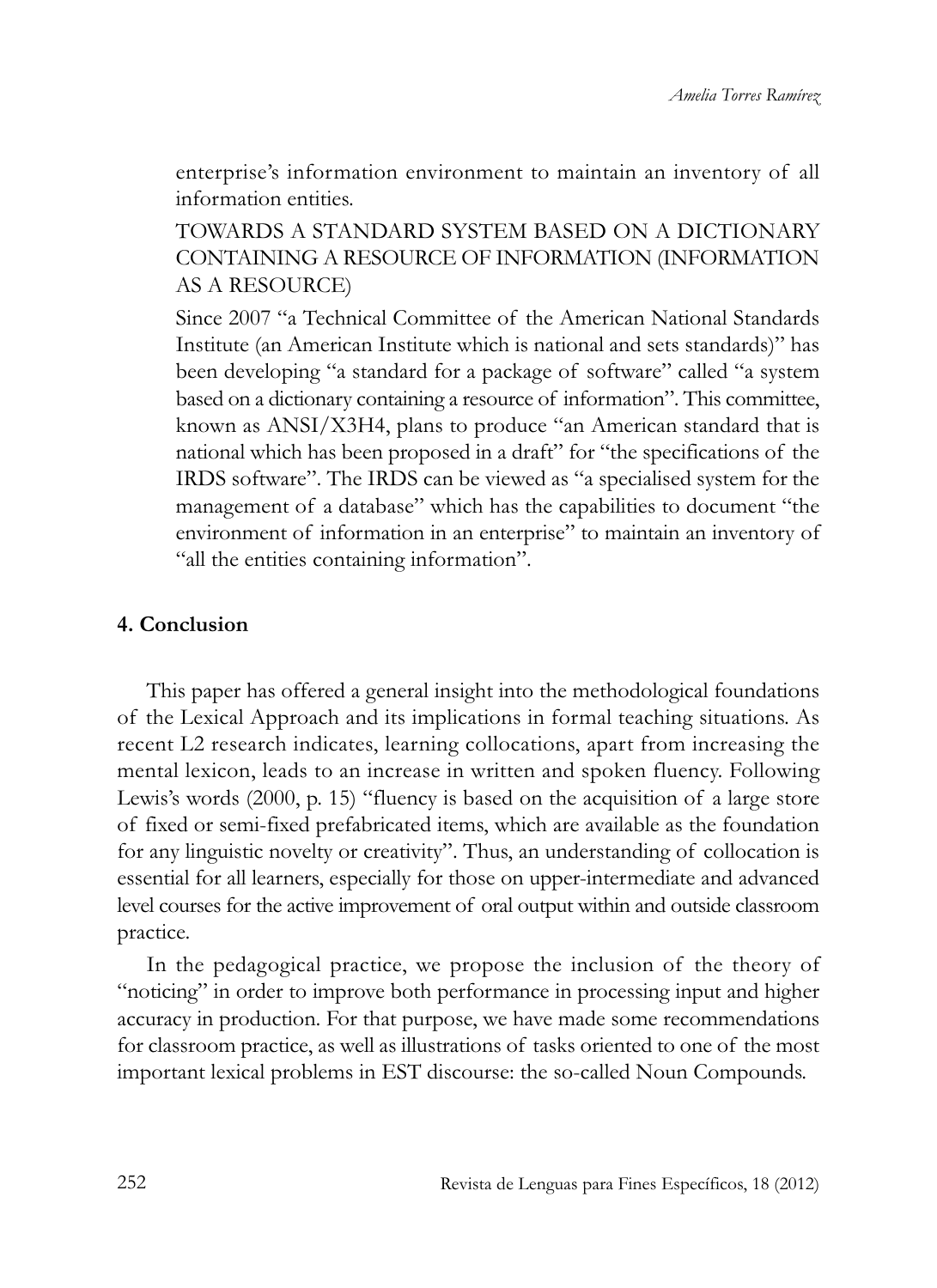The growing relationship between lexis and noticing combined with the importance of formulaic language in communication could unquestionably open up new ways to develop 1) further pedagogical techniques to promote fluency, and 2) new course designs to help learners raise their understanding of the combinations of words, as well as the lexical nature of language.

#### **References**

- **Aitchison, J.** (1996). Words in the mind- an introduction to the mental lexicon. Oxford an New York: Blackswell Publishers ltd.
- **Chambers, F.** (1998) *What do we mean by fluency? System, 25*(4), 535-544.
- **Cortina, B.** (2009) *Una propuesta didáctica para la mejora de la competencia conversacional de una LE mediante secuencias formulaicas. Didáctica, Lengua y Literatura 21*, 99-115.
- **Deignan, A. et al.** (1998). *Lexis*. Centre for English Studies. Birmingham: University of Birmingham.
- **Ellis, N.** (1997). *Vocabulary acquisition, word structure, collocation, word-class, and meaning*. Cambridge: Cambridge University Press.
- Firth, J. R. (1951). 1957b Modes meaning. In *Papers in linguistics*. OXFORD University Press. pp. 190-215.
- **Jakobson, R.** (1959). lingüística y poética. En: *Ensayos de Ligüística General*, 347- 395 Barcelona: Ariel.
- **Lewis, M.** (1993). *The lexical approach*: *the state of ELT and the way forward*. Hove, England: language Teaching Publicactions.
- Lewis, M. (2000) Language in the lexical approach. In *teaching collocation: further developments in the Lexical Approach*, Michael lewis (ed.) pp. 126-154. Hove: Language teaching publications.
- **McIntosh, A.** (1961). Patterns and ranges. *Language* 37: Harper and Row, New York. pp. 325-327.
- **Miller, J., and R. Weinert** (1998). *Spontaneous spoken language: syntax and discourse*. Oxford: Oxford Clarendom Press.
- **Moon, R.** (1997). *Vocabulary connections: multi-word items in English*. Cambridge: Cambridge University Press.